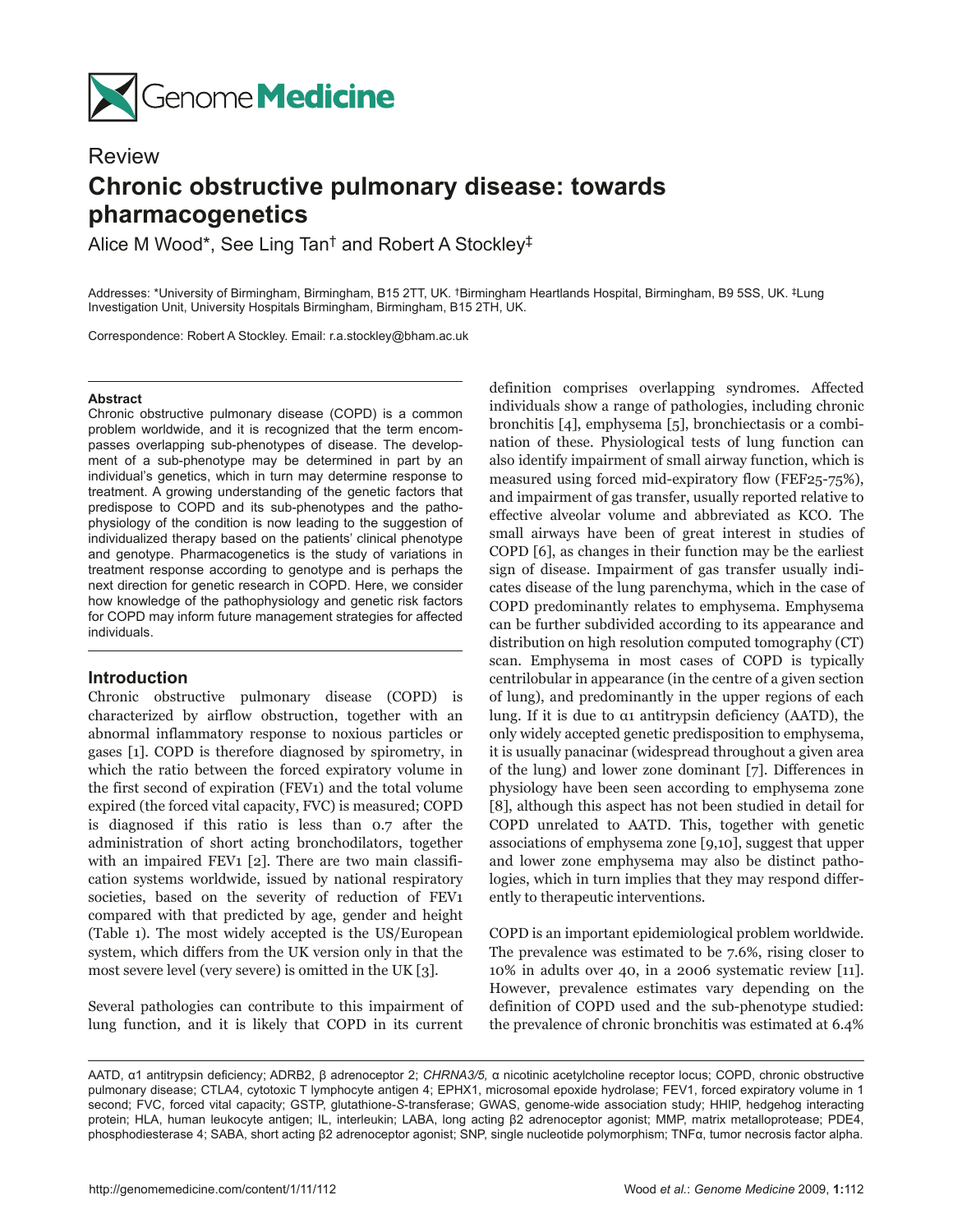## **Table 1**

**Classification of COPD by severity of impairment of percentage of predicted FEV1**

|             | <b>British</b>           | American and European |
|-------------|--------------------------|-----------------------|
| Mild        | 50-80                    | 80-100                |
| Moderate    | $>30$ and $< 50$         | $>50$ and $< 80$      |
| Severe      | < 30                     | $>30$ and $< 50$      |
| Very severe | $\overline{\phantom{a}}$ | < 30                  |

and of emphysema at 1.8% [11]. COPD is the registered cause of death in 920 cases per million of the population in the UK [12], and it is estimated that 1.5 million people in the UK have the condition, with up to 1 in 8 hospital admissions related to it [13]. As with many lung diseases, cigarette smoking is an important etiological factor, and is widely accepted to be the main environmental risk factor for developing the disease. Despite this, only about 15% of smokers develop clinically significant disease [14], suggesting that there are other influences on disease expression. The contribution of smoking has been estimated to be 15% of the variability in lung function [15], and genetic factors account for a further 40% [16]. Many genetic predispositions have been reported, increasingly in larger and better characterized populations, with growing confidence about their validity. Here, we briefly review the pathophysiology of COPD, in order to place the current evidence for genetic susceptibility in context, before considering how these features guide current and future management strategies.

# **The pathophysiology of COPD**

There are three main themes in COPD pathogenesis, which have, to some extent, guided genetic research and are considered in detail below. The first concerns imbalance between proteases that digest elastin and extracellular matrix in the lung and anti-proteases that protect against this process [17,18]. Second, disparity between harmful oxidants and protective antioxidants may lead to dominant oxidative stress. Inflammation is the third key concept in COPD pathogenesis.

# **Protease anti-protease imbalance**

This theory originated from the observation that patients with AATD develop early-onset emphysema [19]. The α1 antitrypsin enzyme is an anti-protease, acting predominantly to block the action of neutrophil elastase, a serine protease released by neutrophils. Two other classes of protease have a role in COPD: cysteine proteases and matrix metalloproteases (MMPs) [20]. Each is inhibited by one or more anti-proteases and may inactivate other antiproteases or activate pro-inflammatory cytokines through proteinase-activated receptors [21]. A key cytokine activated in this way is tumor necrosis factor alpha (TNFα). Proteases clear debris and damaged tissue, but if their

### **Oxidative stress**

excessive lung damage.

Cigarette smoke is a major source of oxidants (mainly free radicals and nitric oxide), and reactive oxygen species are also produced by the interaction of smoke with epithelial cells and released by leukocytes, which accumulate in the lungs of smokers [22]. Antioxidant enzymes in the airway include glutathione-*S*-transferase (GSTP), superoxide dismutase and catalase [23]. Oxidants have direct toxic effects on respiratory epithelium [24], which then enhances pulmonary inflammation by upregulation of genes encoding pro-inflammatory cytokines [24].

## **Inflammation**

Inflammation can be stimulated by cigarette smoke [22], ozone [25] and particulate matter pollution [26]. Transgenic mouse models illustrate its importance: when interleukin (IL)13 is overexpressed, mice show induction of MMPs and develop emphysema [27]; by contrast, TNFα knockout mice are relatively protected from emphysema after smoke exposure [28]. In humans, airway infiltration by increasing numbers of inflammatory cells is seen as COPD progresses [6], and airway inflammatory cytokine levels correlate with disease progression [29]. Furthermore, individuals with COPD have higher circulating levels of several inflammatory markers [30], although the relationship between pulmonary and systemic inflammation is not yet clear.

Inflammation drives subsequent proteolytic and oxidant damage in COPD, so understanding the relationships between them is key to understanding its genetic associations and their implications for management. Given the complexity of the inflammatory cascade, combinations of anti-inflammatory, antioxidant and anti-protease drugs might be needed to adequately suppress the disease processes of COPD. With the advent of high-throughput genotyping, it may also become possible to choose treatments on the basis of the importance of each pathogenic process in the individual, something that is at least in part likely to be genetically determined. This concept is referred to as pharmacogenetics - the study of variation in response to medications determined by genotype.

# **Genetics of COPD**

Airways disease and parenchymal disease are both likely to have a genetic component [31]. Some of the genetic associations that have been replicated in independent patient populations are summarized in Table 2. These focus predominantly on candidate genes suggested by the three pathways outlined above and are in addition to the accepted susceptibility conferred by AATD, which has been reviewed elsewhere [32]. A role for nicotine addiction has also been suggested after an association was observed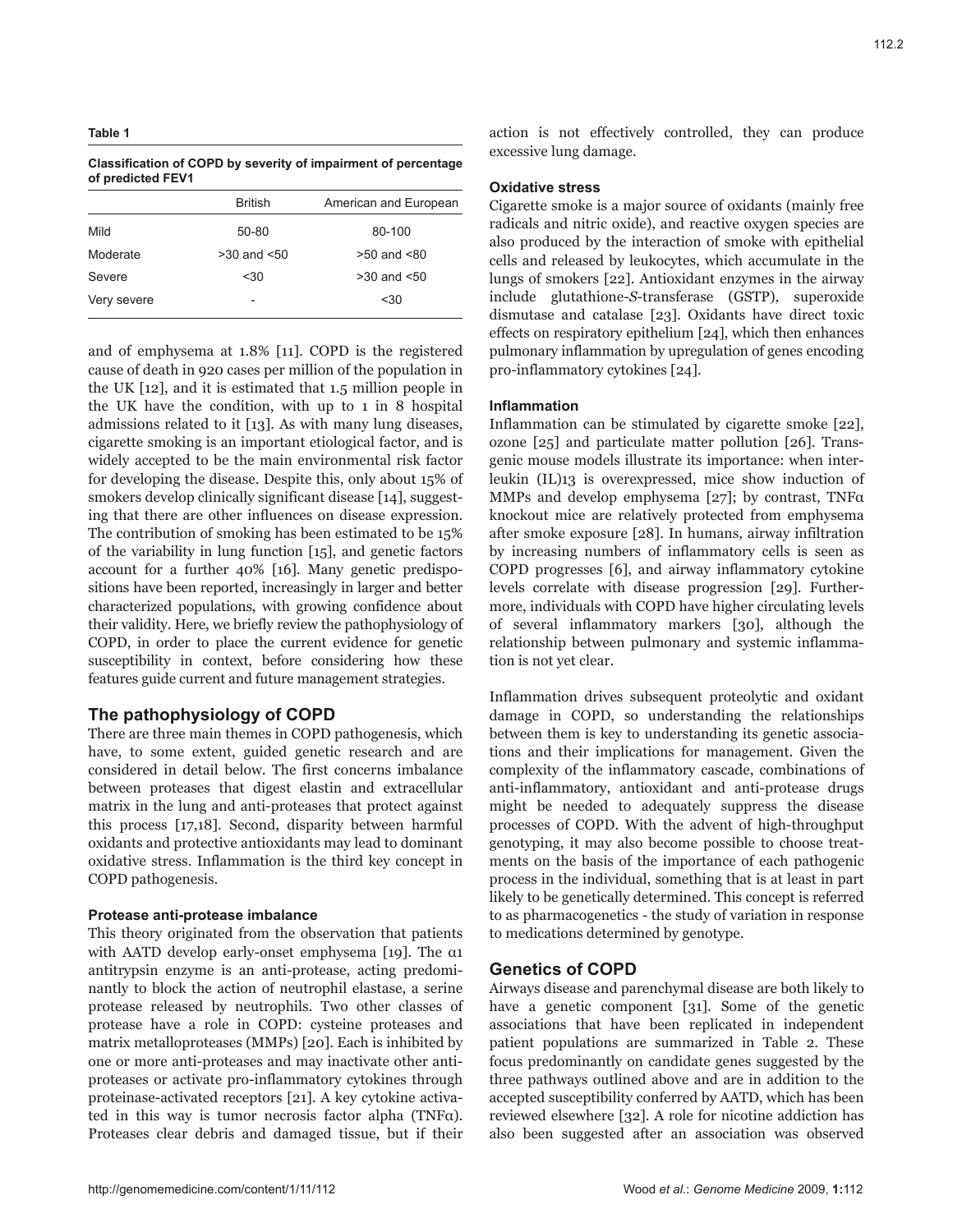#### **Genetic associations of COPD**

| eneuc associations of oor L |                                |                                    |                                                        |                                                                                        |                   |  |  |  |  |
|-----------------------------|--------------------------------|------------------------------------|--------------------------------------------------------|----------------------------------------------------------------------------------------|-------------------|--|--|--|--|
| Gene*                       | Descriptors <sup>†</sup>       |                                    | Function                                               | COPD phenotype                                                                         | References        |  |  |  |  |
| CHRNA3/5                    | rs8034191<br>rs1051730         |                                    |                                                        | Airflow obstruction with low FEV1;<br>FEV1 decline                                     | [33]              |  |  |  |  |
| EPHX1                       | rs1051740<br>rs2234922         | Tyr213His<br>His139Arg             | Enzyme activity L<br>Enzyme activity 1                 | Emphysema; UZDE;<br>FEV1 decline                                                       | $[9,41,86-90]$    |  |  |  |  |
| GC                          | rs4588<br>rs7041               | Thr436Lys<br>Asp432Glu             | Conversion to MAF $\downarrow$                         | Emphysema; airflow obstruction<br>with low FEV1; FEV1 decline                          | $[91-93]$         |  |  |  |  |
| GSTM1                       | Gene deletion                  | Null                               | No protein                                             | Emphysema; chronic bronchitis                                                          | $[94-96]$         |  |  |  |  |
| GSTP1                       | rs947894                       | Ile105Val                          | Enzyme activity $\uparrow$                             | UZDE; airflow obstruction with low<br>FEV1; FEV1 decline                               | $[9,40,95,97-99]$ |  |  |  |  |
| <b>HHIP</b>                 | rs1828591<br>rs13118928        |                                    |                                                        | Airflow obstruction with low FEV1;<br>FEV1 decline                                     | [33, 39]          |  |  |  |  |
| HMOX1                       | Microsatellite<br>in promoter  | GT(n)                              | Gene transcription $\uparrow$<br>Enzyme activity L     | Emphysema; airflow obstruction with<br>low FEV1; FEV1 decline                          | [100, 101]        |  |  |  |  |
| <b>IL1RN</b>                | <b>VNTR</b> tandem<br>repeat   |                                    |                                                        | <b>COPD</b>                                                                            | [40]              |  |  |  |  |
| MMP1                        | rs1799750                      | G-1607GG                           | Gene transcription $\uparrow$                          | UZDE; FEV1 decline                                                                     | $[9]$             |  |  |  |  |
| MMP9                        | rs3918242                      | C-1562T                            | Gene transcription $\uparrow$                          | UZDE; airflow obstruction with low<br>FEV1                                             | [10, 102, 103]    |  |  |  |  |
| <b>SERPINA3</b>             | rs4934<br>rs17473<br>rs1800463 | Ala-15Thr<br>Pro227Ala<br>Leu55Pro | Altered protein<br>Protein level I.<br>Protein level 1 | Altered airway resistance                                                              | [104, 105]        |  |  |  |  |
| <b>SERPINE2</b>             | Various                        | N/A                                | N/A                                                    | Airflow obstruction with low FEV1                                                      | [37, 47]          |  |  |  |  |
| SOD <sub>3</sub>            | rs1799895                      | Arg213Gly                          | Protein level 1                                        | Airflow obstruction with low FEV1                                                      | $[23]$            |  |  |  |  |
| <b>SFTPB</b>                | rs1130866<br>rs2118177         | Thr131lle                          | Altered protein                                        | Airflow obstruction with low FEV1;<br>dyspnoea in emphysema; exacerbation<br>frequency | [86,87] [106]     |  |  |  |  |
| <b>TGFB</b>                 | rs1800469<br>rs1982073         | C-509T<br>C613T                    | Protein level 1<br>Protein level 1                     | Airflow obstruction with low FEV1;<br>dyspnoea in emphysema                            | [40, 87, 107]     |  |  |  |  |
| <b>TNFA</b>                 | rs1800629                      | G-308A                             | Protein level 1                                        | Emphysema; chronic bronchitis;<br>airflow obstruction with low FEV1                    | [40,42,108-110]   |  |  |  |  |

\*Genes with evidence of an effect at genome-wide, meta-analysis or post-Bonferroni-correction level are in bold. †Most modern studies report these associations using the reference SNP number (rs…), but older studies often refer to the nucleotide change, whose nomenclature lists the more common allele, followed by the position of the SNP within the gene, and then the least common allele. For example, for TNFA, G-308A refers to a polymorphism at position -308 in the gene, which changes a G (guanine) residue to an A (adenine). The negative position indicates that it is in the promoter region. Alternatively, a SNP might be described by the effect it has on its protein product. This follows a similar system to that of nucleotide changes, such that, for example, in SOD3 Arg213Gly indicates a change from an arginine to a glycine residue at position 213 within the protein. Where such descriptors are common in the literature, both the rs number and these are shown. Abbreviations: GC, vitamin D binding protein; HMOX1, heme oxygenase; SFTPB, surfactant protein B; SOD, superoxide dismutase; TGFB, transforming growth factor β; UZDE, upper zone dominant emphysema.

between polymorphisms in the  $\alpha$  nicotinic acetylcholine receptor locus (*CHRNA3/5*) and COPD in one of the first genome-wide association studies (GWASs) for COPD [33]. Whether this association truly represents altered smoking behavior or is distinct from it is debatable, as there are studies and theoretical reasons to support both arguments [33]. Further GWASs are likely to follow in adequately powered, well characterized cohorts from studies such as ECLIPSE (Evaluation of COPD Longitudinally to Identify Potential Surrogate End points) [34] and COPDGene [35]. GWASs have the potential to discover associations in areas

not previously considered important in COPD, implying pathophysiological roles for their protein products, and thus extending our understanding of the condition beyond that of candidate gene studies.

In many cases, replicated associations have been in different sub-groups of patients with COPD, and it is therefore debatable if these are true associations. For this reason it has become the gold standard to report associations in two COPD populations, phenotyped in the same way, in the same publication [36]. Alternatively, confidence in the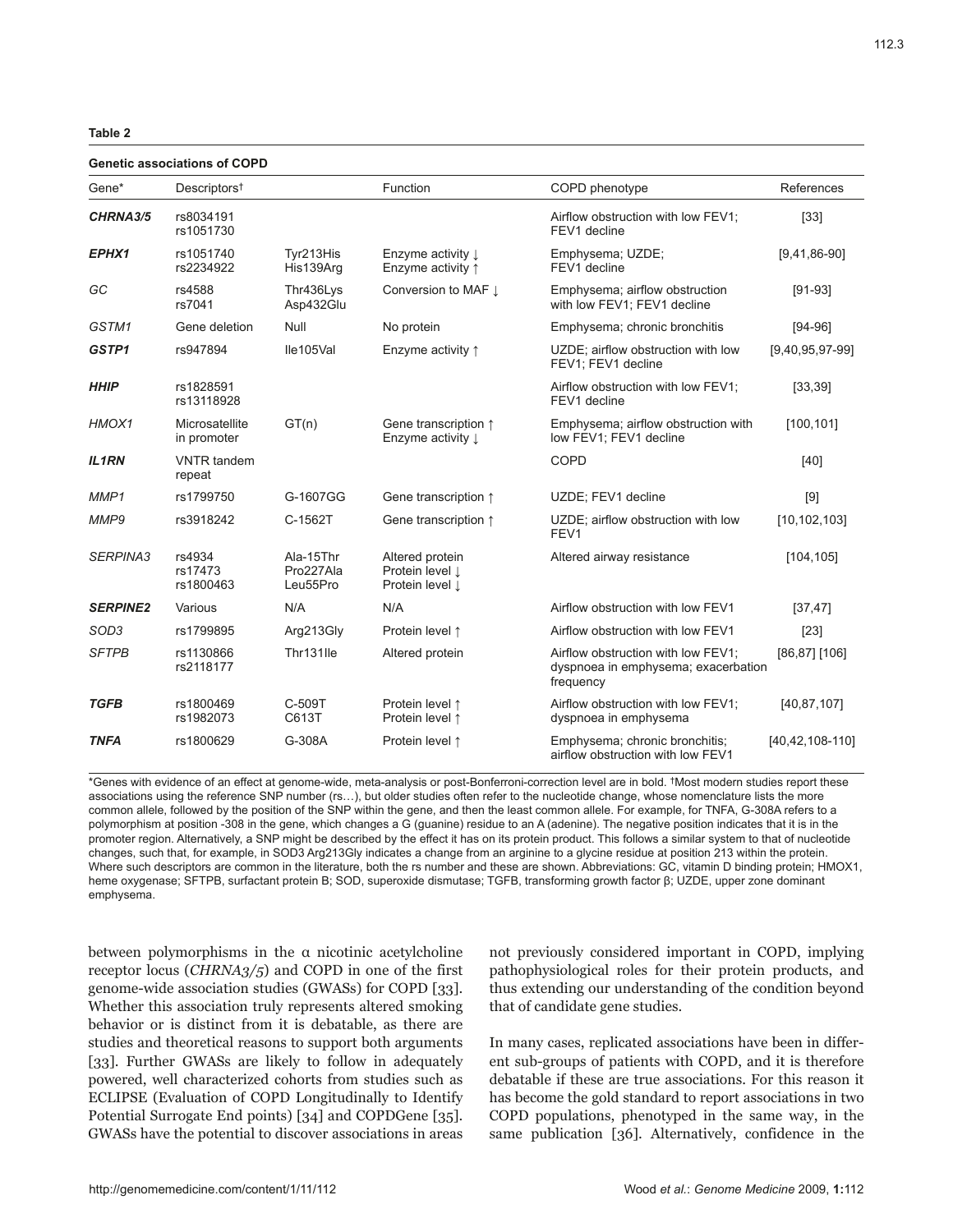truth of the association might be gained by meta-analysis of the studies of any given polymorphism. Using these stricter standards for genetic association, the genes or regions most likely to be involved are the serine protease gene *SERPINE2* [37], the MMP cluster on chromosome 11 [9,38], the *CHRNA3/5* locus [33]*,* the hedgehog interacting protein gene *HHIP* [33,39], the GSTPs [40], *IL1RN* [40], the microsomal epoxide hydrolase 1 gene (*EPHX1*) [41] and *TNFA* [40,42]. Polymorphisms in some of these genes are relevant to known areas of pathogenesis: MMPs relate to protease anti-protease imbalance, the GSTPs and *EPHX1* relate to oxidative stress, whereas *TNFA* and *IL1B* relate to inflammation. The association of *SERPINE2* and *HHIP* deserve a little more consideration, because they imply that hitherto unrecognized proteins contribute to COPD.

SERPINE2 is an inhibitor of trypsin-like serine proteases, related to AAT [43], although its major function is in coagulation and fibrinolysis [44]. It was identified as a potential candidate gene for COPD by integration of an area of linkage on chromosome 2q33 from the Boston early-onset COPD cohort [45,46] with knowledge of gene expression during murine lung development and from human lung microarray datasets [47]. This showed *SERPINE2* to be within the area of linkage (chromosome 2q33) and to be highly expressed in the lung, making it a logical candidate gene. Several studies now support a role for this gene in COPD, although the precise location of functional variants has yet to be determined. In the National Emphysema Treatment Trial cohort many SNPs were significantly associated [47] (the most associated being  $rs6734100$  with  $FEV1/FVC$ ,  $P = 0.00004$ ), most of which were replicated by the International COPD Genetics Network (ICGN) and in a Norwegian case-control group [37]. Conversely, a large European case-control study did not find any association with COPD [48] and questioned the validity of some of the results reported in the original study given that SNPs in complete linkage disequilibrium in the European cohort had different *P*-values for association from one another in the original study. Overexpression of *SERPINE2* is associated with an increased risk of COPD [47], which is not consistent with its protective anti-protease actions. The mechanism of association may be through its role in coagulation because enhanced prothrombotic markers are associated with decline of FEV1 in COPD [49], although the role of such pathways in COPD pathogenesis has not been widely investigated. Alternatively, SERPINE2mediated inhibition of plasminogen activator urokinase may be important, as this kinase is involved in activation of TGFβ and MMPs and is overexpressed in COPD [50]. These are certainly promising avenues for future pharmacological interventions, to which *SERPINE2* genotype may be relevant, but further research is needed in this area.

Two SNPs within the *HHIP* gene (rs1851851 and rs13118928, both  $P < 2 \times 10^{-7}$ ) showed a protective effect against COPD with a mean odds ratio of 0.72 [33], findings that are supported by a GWAS examining lung function in the general population [39]. Their functional significance is not yet clear: *HHIP* encodes a signaling molecule (HIP1) that is present in most mammalian tissues [51] and interacts with hedgehog proteins to control morphogenesis [52]. Its precise role in the lung is not yet known. However, its association with disease implies a role in COPD pathogenesis, but whether this would be amenable to pharmacological intervention or represents a developmental abnormality less amenable to change is not yet known.

# **Management of COPD**

Therapy for COPD is mainly directed at airflow obstruction and inflammation, with additional treatment for exacerbations, which may be infective or non-infective. Thus, shortand long-acting bronchodilators, acting via β adrenoceptors (β2 agonists) and anticholinergic pathways, are recommended to be used in a stepwise manner, with the addition of inhaled steroids later in the disease. Current British Thoracic Society guidelines suggest that inhaled steroids should be combined with a long acting β2 agonist (LABA) and prescribed to patients when FEV1 is below 60% of the predicted normal value, and when the patient is experiencing regular exacerbations [3]. Many of the newer treatments for COPD have been directed at individual components of inflammation, given its importance in pathogenesis. However, most, such as anti-TNFα therapies, have been disappointing [53]. Treatment response differences between sub-phenotypes of COPD, which coexist in some study populations, could be a key factor. Some of the newer treatment strategies and their effects in clinical trials are shown in Table 3. Non-pharmacological interventions, such as pulmonary rehabilitation, which aims to improve patient fitness, are also effective [54], although it is possible that this too is influenced by genetics given the recent report of association of muscle wasting in COPD with the vitamin D receptor gene [55].

# **How can genetics contribute to management of COPD in the future?**

The concept of pharmacogenetics and individually tailored therapy is now entering respiratory medicine, and reviews of the topic have recently been published with regard to asthma [56] and lung cancer [57]. Specific pharmacogenetic studies of COPD are currently missing from the medical literature but those for asthma are growing in number [58,59]. This suggests that similar work may follow for COPD, given that elements of treatment strategy, including bronchodilation, are the same for the two conditions. We can thus only speculate on the directions that pharmacogenetics of COPD may take, on the basis of current knowledge of the variation in treatment response to the classes of drug now used for COPD and that are entering the market, as described below. The future assessment of COPD and choice of management strategies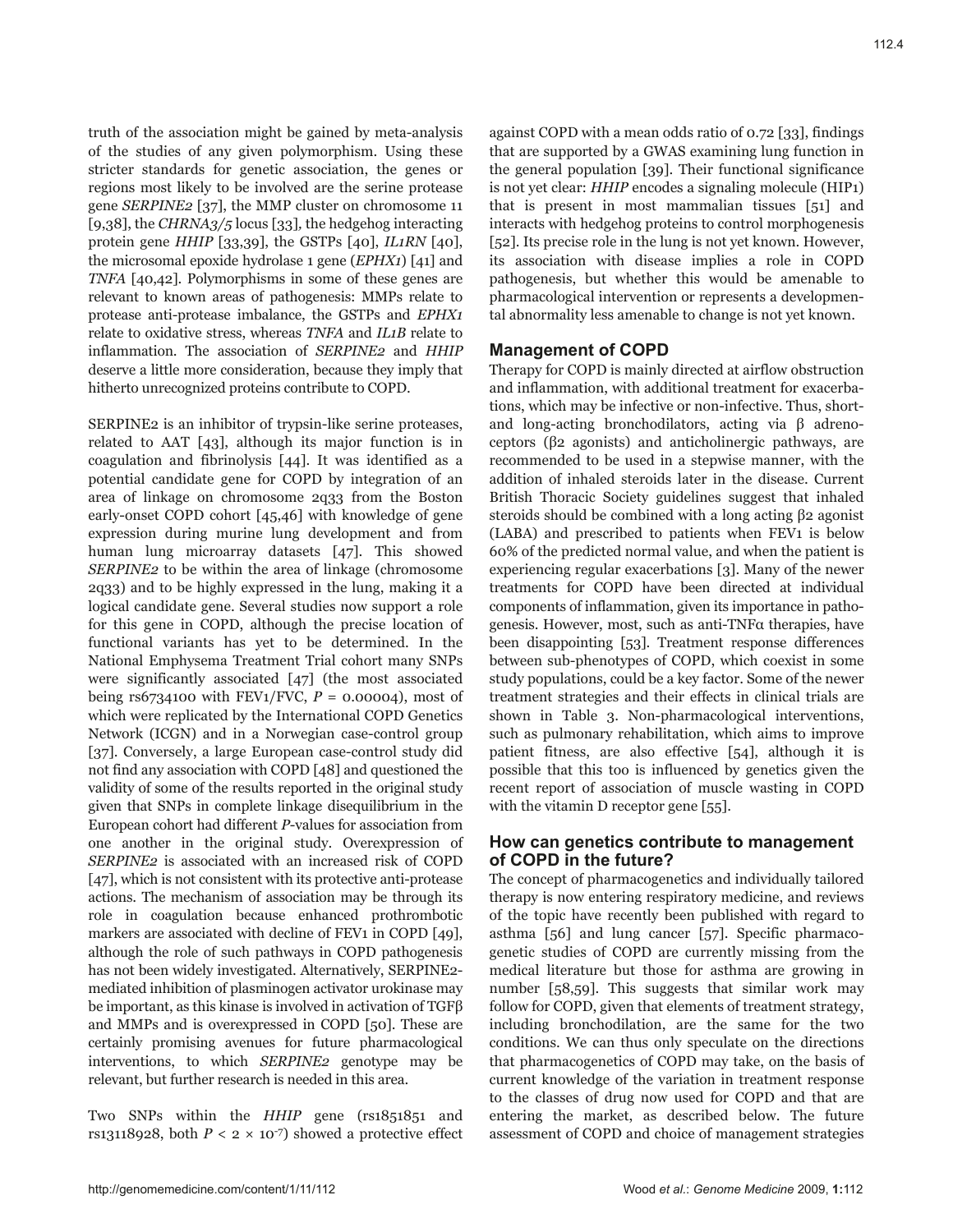| Treatment                           | Mechanism                                     | <b>Clinical effects</b>                                                                                                          | Genes<br>associated with<br>response to<br>therapy* | Genes<br>associated<br>with<br>COPD <sup>+</sup> | References <sup>‡</sup> |
|-------------------------------------|-----------------------------------------------|----------------------------------------------------------------------------------------------------------------------------------|-----------------------------------------------------|--------------------------------------------------|-------------------------|
| Cilomilast                          | PDE4 inhibitor                                | Improvement in FEV1 and quality of life;<br>reduced FEV1 decline; fewer exacerbations                                            |                                                     | PDE4                                             | [72, 73, 75]            |
| Roflumilast                         | PDE4 inhibitor                                | Improvement in FEV1                                                                                                              | -                                                   | PDE4                                             | $[74]$                  |
| BAYx1005                            | LTB4 synthesis inhibitor                      | Reduced bronchial inflammation                                                                                                   | $\qquad \qquad -$                                   |                                                  | [111]                   |
| ABX-IL8                             | Monoclonal antibody<br>specific to IL8        | Improvement in dyspnoea and FEV1 early<br>in treatment, but no sustained improvement<br>in lung function by the end of the trial |                                                     |                                                  | $[112]$                 |
| N-acetylcysteine                    | Antioxidant                                   | No improvement in lung function or<br>exacerbation frequency                                                                     | $\overline{\phantom{0}}$                            | GSTP1, GSTM1,<br>EPHX1. SOD3<br>and HMOX1        | [113]                   |
| Infliximab                          | Anti-TNF $\alpha$                             | No benefit except in cachectic participants,<br>whose 6MWT distance and frequency of<br>hospital admissions improved             | <b>TNFA</b>                                         | <b>TNFA</b>                                      | [53, 79]                |
| Marimastat                          | MMP inhibitor                                 | Tested in asthma; reduced airway<br>hyper-responsiveness                                                                         |                                                     | MMP1 and<br>MMP9                                 | [114]                   |
| All- <i>trans</i> -retinoic<br>acid | Repairs elastase/smoke<br>induced lung damage | Clinical trials in progress; pilot studies<br>confirm safety                                                                     |                                                     |                                                  | [115]                   |
| Montelukast                         | Leukotriene receptor<br>antagonist            | Improved FEV1 and quality of life:<br>observational study suggested reduced<br>hospital admissions and medication usage          | LTC4 synthase                                       |                                                  | [59, 116, 117]          |

# **Potential new medical treatments for COPD, their mechanisms of action and reported clinical effects**

\*Refers to all studies of the drug class, which may have been carried out on other diseases. †Refers to genes relevant to the pathways on which each listed drug acts. ‡Refers to publications reporting clinical drug trials, studies of pharmacogenetics, and those genetic association studies not listed in Table 2. Further details can be found in the text. Abbreviations: LTB4, leukotriene B4; 6MWT, 6 minute walk test.

might use both phenotyping and genotyping to guide choice of medication in each patient, perhaps using an algorithm such as that shown in Figure 1.

## **Established treatments for COPD**

Short acting β2 agonists (SABAs) and LABAs are both important for treatment for COPD and asthma, because of their bronchodilator effects. However, some controversy over their use, at least for asthma, has occurred because LABAs have been associated with increased mortality [60]. Variation in response to both SABAs [61] and LABAs [62] has been observed with polymorphisms in the β2 adrenoceptor gene (*ADRB2*), one of which has also been associated with COPD [63]. The degree of reversibility of airflow obstruction shown by patients with COPD also varies considerably [64], although this relationship with *ADBR2* genotype has not been studied. LABAs also have anti-inflammatory properties [65] that might prompt their continued use in COPD regardless of *ADBR2* genotype, but the possibility remains that there is a sub-group within COPD patients who may benefit more from such therapy than others.

Oral steroids are an established treatment for exacerbations of COPD and are used widely to treat autoimmunity because of their immunosuppressive effects. There has been a suggestion of a role for autoimmunity in COPD [66,67], and the association of polymorphisms in *CTLA4* [68], and possibly of human leukocyte antigen (HLA) type [69], with the condition suggests that there may be patients for whom this aspect of pathophysiology is important. Variation in both *CTLA4* [70] and the HLA region [71] is associated with other autoimmune diseases that typically respond to immunosuppression, suggesting that this might be a management strategy worth pursuing, in the stable state, for some individuals with COPD. Usually such treatments, in the form of oral steroids, are reserved for exacerbations of the disease, but if there is an autoimmune component, oral steroids and other immunosuppressants might be effective at other times as well.

#### **New treatments for COPD**

Phosphodiesterase 4 (PDE4) inhibitors are a promising COPD treatment [72-74], although gastrointestinal side effects necessitated cessation of therapy in 9% of subjects on the PDE4 inhibitor cilomilast [72]. *PDE4* polymorphisms have been associated with COPD [75], suggesting that there may be groups of patients for whom these pathways are particularly important in disease or who may respond differently to PDE4 inhibition. Similarly, MMP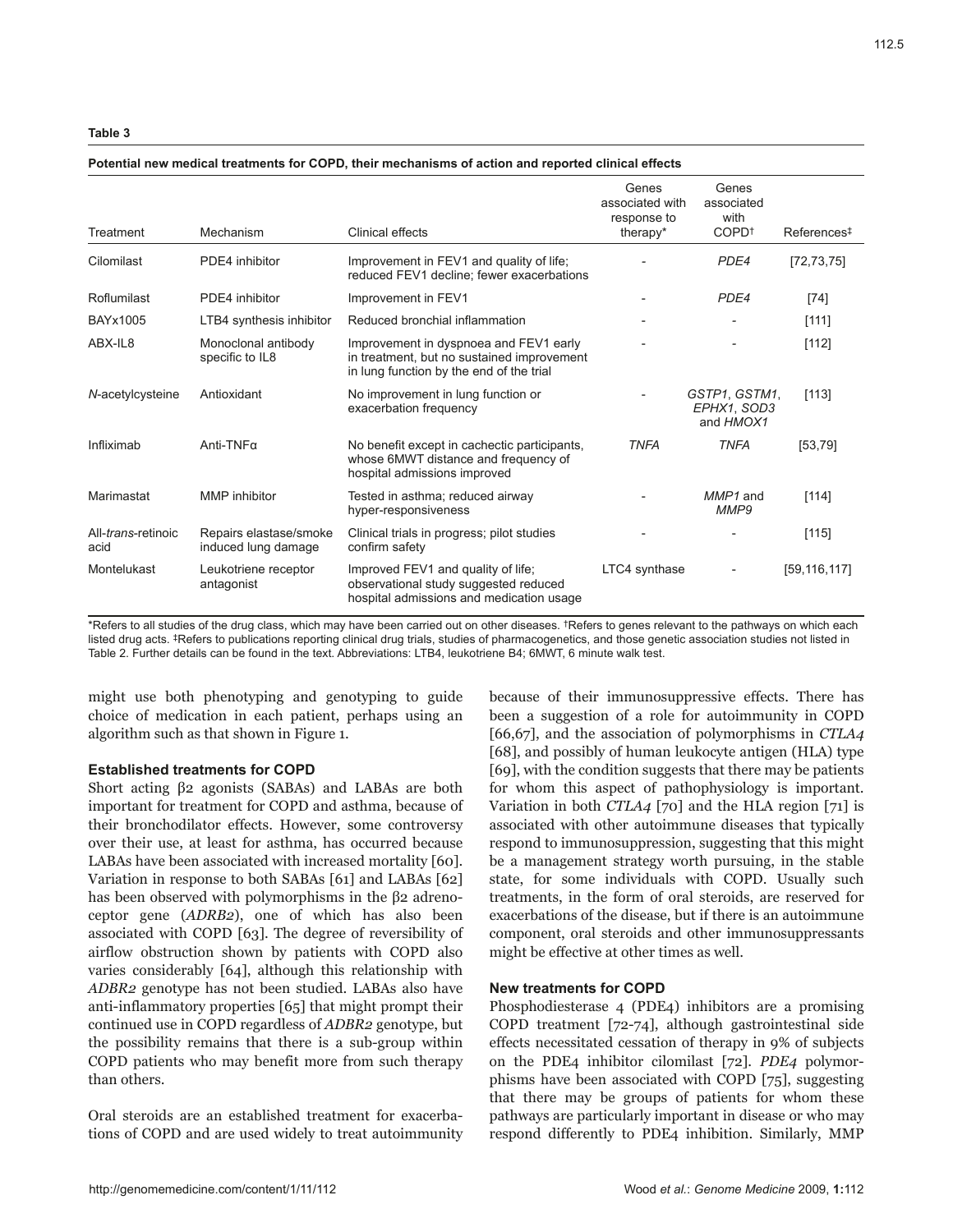

# **Figure 1**

A possible COPD treatment algorithm based on pharmacogenetics. The chart shows a hypothetical system of using pharmacogenetics in COPD. After receiving a diagnosis of COPD, patients would undergo further tests to identify specific clinical features known to be influenced by genetics. Genotyping for the important polymorphisms would then be carried out to identify pathophysiologically important pathways, and therapy would be directed at those most active in the individual. Specific monitoring of response using target protein levels or clinical phenotype would then be carried out. This treatment algorithm might be used alongside established treatments, such as bronchodilators, or be used to aid rational use of expensive treatments.

inhibitors have been limited in their clinical use because of side effects [76], but they may be most appropriately used in individuals for whom MMP-driven lung damage is the most important aspect of their COPD. Genetic variation may underlie increased MMP activity, particularly in upper-zone-dominant emphysema [9,10], such that genotyping or specific phenotyping could identify patients most likely to benefit from treatment with this class of drug in COPD clinical trials.

The results of the major controlled trial of anti-TNFα therapy in COPD, while not beneficial overall, gave the first hint that there might be subgroups within COPD that respond differently because the cachectic patients (those who were losing body mass, particularly fat free mass, regardless of food intake) showed better exercise capacity on the drug [53]. This is consistent with the putative role of TNF $\alpha$  in systemic disease [77]. Infliximab is used to treat a

variety of other inflammatory conditions, such as Crohn's disease and rheumatoid arthritis, both of which are associated with variation in genes related to *TNFα* [78], and the response to infliximab relates to *TNFα* genotype [79]. If there are sub-phenotypes of COPD that are clearly associated with polymorphisms in *TNFα,*, this would provide a rationale for more targeted testing of anti-TNFα treatments.

Reductions in COPD mortality have been observed with statins [80], another class of drug whose efficacy may be determined in part by genetic background [81]. This drug class may be worthy of a more focused study in patients with both COPD and cardiovascular disease, a co-morbidity likely to result from shared inflammatory mechanisms [82]. Indeed, co-morbidities may result from shared genetic susceptibility, suggesting that therapies targeting these pathways have potential to treat several conditions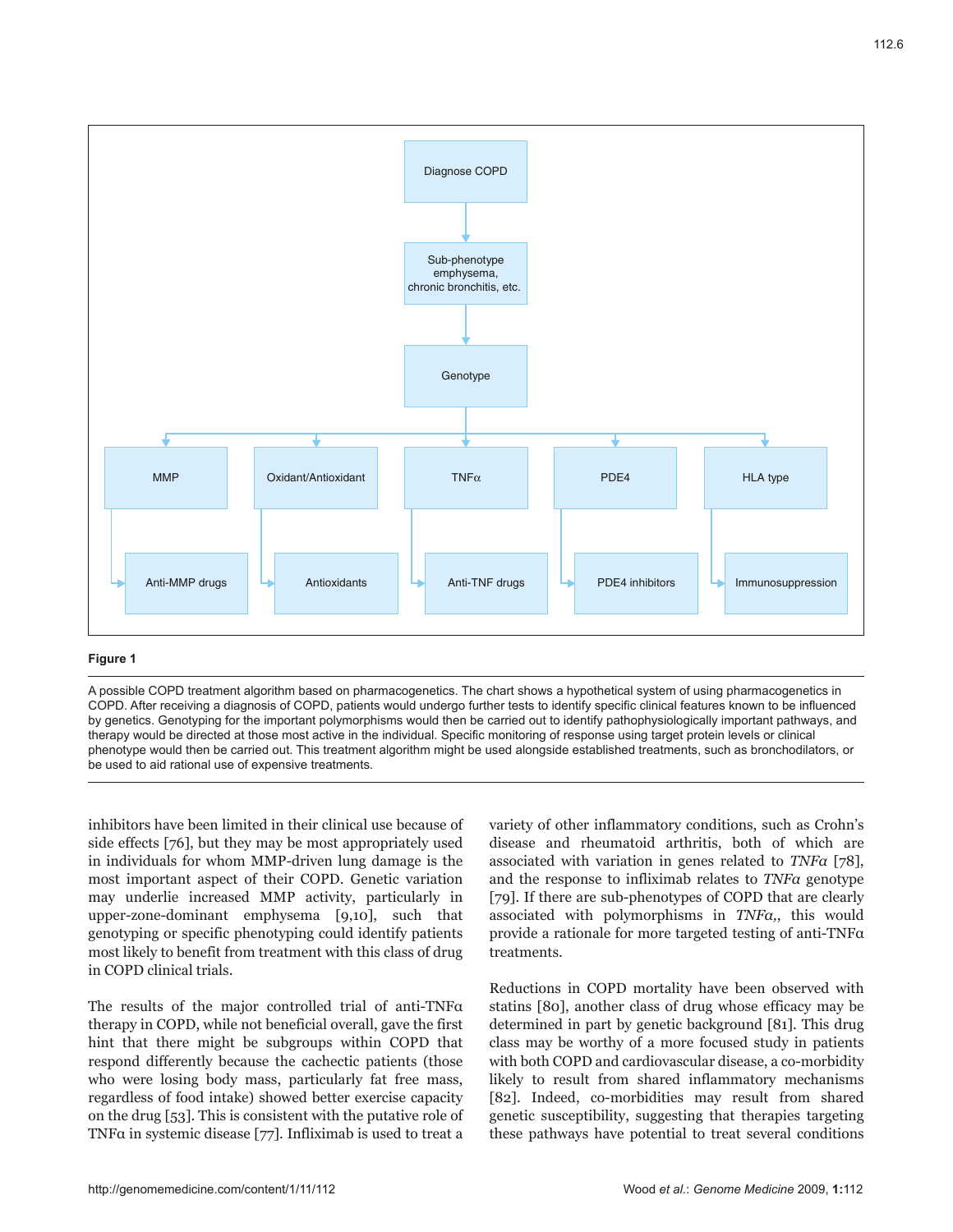simultaneously. For example, both diabetes and low FEV1 show association with genes related to *IL6* pathways [83,84], and arterial disease and emphysema are both associated with variation in the *MMP9* promoter [10,85].

Leukotriene antagonists are used widely in asthma, but not yet in COPD, although there is some evidence of benefit (Table 3). This class of drug has been studied recently regarding its pharmacokinetics in asthmatics, and variations in response linked to polymorphism of the leukotriene C4 synthase gene [59]. Although this gene has not been studied in COPD, this study [59] offers further evidence that clinical response to general classes of drug likely to be of benefit in airways disease may vary according to genetic background.

# **Conclusions**

Growing understanding of the genetics and mechanisms underlying COPD and the resultant sub-phenotypes of COPD supports a hypothesis that there may be identifiable groups of patients who will respond differently to treatments. This is because their underlying genotype has the potential to determine not only the specific pathological processes underlying a clinical phenotype of disease, which may dictate treatment response, but also influences drug metabolism and thus efficacy. This makes the study of pharmacogenetics an exciting prospect for COPD in the years to come.

# **Competing interests**

AMW and SLT declare they have no competing interests. RAS has received non-commercial grant funding from Talecris Biotherapeutics, who have not contributed to or reviewed this article.

## **Authors' contributions**

AMW and SLT drafted the article. RAS reviewed and approved it for submission.

# **References**

- 1. **GOLD the Global initiative for Obstructive Lung Disease**  [http://www.goldcopd.org/]
- 2. Pellegrino R, Viegi G, Brusasco V, Crapo RO, Burgos F, Casaburi R, Coates A, van der Grinten CP, Gustafsson P, Hankinson J, Jensen R, Johnson DC, MacIntyre N, McKay R, Miller MR, Navajas D, Pedersen OF, Wanger J: **Interpretative strategies for lung function tests.** *Eur Respir J* 2005, **26:**948- 968.
- 3. **Management of chronic obstructive pulmonary disease in adults in primary and secondary care** [http://www.nice.org. uk/nicemedia/pdf/CG012\_niceguideline.pdf]
- 4. American Thoracic Society: **Chronic bronchitis, asthma and pulmonary emphysema: a statement by the committee on diagnostic standards for non-tuberculous respiratory diseases.** *Am Rev Resp Dis* 1962, **85:**762-768.
- 5. Snider G, Kleineman J, Thurlbeck W, Bengali Z: **The definition of emphysema: a report of the National Heart, Lung and Blood Institute, Division of Lung Diseases Workshop.** *Am Rev Resp Dis* 1985, **132:**182-185.
- 6. Hogg JC, Chu F, Utokaparch S, Woods R, Elliott WM, Buzatu L, Cherniack RM, Rogers RM, Sciurba FC, Coxson HO, Pare

PD: **The nature of small-airway obstruction in chronic obstructive pulmonary disease.** *N Engl J Med* 2004, **350:** 2645-2653.

- 7. Needham M, Stockley RA: **Alpha 1-antitrypsin deficiency. 3: Clinical manifestations and natural history.** *Thorax* 2004, **59:**441-445.
- 8. Parr DG, Stoel BC, Stolk J, Stockley RA: **Pattern of emphysema distribution in alpha1-antitrypsin deficiency influences lung function impairment.** *Am J Respir Crit Care Med*  2004, **170:**1172-1178.
- 9. Demeo DL, Hersh CP, Hoffman EA, Litonjua AA, Lazarus R, Sparrow D, Benditt JO, Criner G, Make B, Martinez FJ, Scanlon PD, Sciurba FC, Utz JP, Reilly JJ, Silverman EK: **Genetic determinants of emphysema distribution in the national emphysema treatment trial.** *Am J Respir Crit Care Med* 2007, **176:**42-48.
- 10. Ito I, Nagai S, Handa T, Muro S, Hirai T, Tsukino M, Mishima M: **Matrix metalloproteinase-9 promoter polymorphism associated with upper lung dominant emphysema.** *Am J Respir Crit Care Med* 2005, **172:**1378-1382.
- 11. Halbert RJ, Natoli JL, Gano A, Badamgarav E, Buist AS, Mannino DM: **Global burden of COPD: systematic review and meta-analysis.** *Eur Respir J* 2006, **28:**523-532.
- 12. Office for National Statistics: *Mortality Statistics: Review of the Registrar General on Deaths by Cause, Sex and Age in England and Wales, 2005.* London: Office for National Statistics; 2006.
- 13. **Chronic obstructive pulmonary disease. National clinical guideline on management of chronic obstructive pulmonary disease in adults in primary and secondary care.** *Thorax* 2004, **59(Suppl 1):**1-232.
- 14. American Thoracic Society: **Cigarette smoking and health.**  *Am J Respir Crit Care Med* 1996, **153:**861-865.
- 15. Burrows B, Knudson R, Cline M, Lebowitz M: **Quantitative relationship between cigarette smoking and ventilatory function.** *Am Rev Resp Dis* 1977, **115:**195-205.
- 16. Coultas DB, Hanis CL, Howard CA, Skipper BJ, Samet JM: **Heritability of ventilatory function in smoking and nonsmoking New Mexico Hispanics.** *Am Rev Respir Dis* 1991, **144:**770-775.
- 17. Stockley RA: **Neutrophils and protease/antiprotease imbalance.** *Am J Respir Crit Care Med* 1999, **160:**S49-S52.
- 18. Shapiro SD, Senior RM: **Matrix metalloproteinases. Matrix degradation and more.** *Am J Respir Cell Mol Biol* 1999, **20:** 1100-1102.
- 19. Eriksson S: **Studies in alpha 1 antitrypsin deficiency.** *Acta Med Scand Suppl* 1965, **432:**1-85.
- 20. Barnes PJ, Shapiro SD, Pauwels RA: **Chronic obstructive pulmonary disease: molecular and cellular mechanisms.** *Eur Respir J* 2003, **22:**672-688.
- 21. Dery O, Corvera CU, Steinhoff M, Bunnett NW: **Proteinaseactivated receptors: novel mechanisms of signaling by serine proteases.** *Am J Physiol* 1998, **274:**C1429-C1452.
- 22. Hunninghake GW, Crystal RG: **Cigarette smoking and lung destruction. Accumulation of neutrophils in the lungs of cigarette smokers.** *Am Rev Respir Dis* 1983, **128:**833-838.
- 23. Young RP, Hopkins R, Black PN, Eddy C, Wu L, Gamble GD, Mills GD, Garrett JE, Eaton TE, Rees MI: **Functional variants of antioxidant genes in smokers with COPD and in those with normal lung function.** *Thorax* 2006, **61:**394-399.
- 24. MacNee W: **Oxidants/antioxidants and COPD.** *Chest* 2000, **117:**303S-317S.
- 25. Devlin RB, McDonnell WF, Becker S, Madden MC, McGee MP, Perez R, Hatch G, House DE, Koren HS: **Time-dependent changes of inflammatory mediators in the lungs of humans exposed to 0.4 ppm ozone for 2 hr: a comparison of mediators found in bronchoalveolar lavage fluid 1 and 18 hr after exposure.** *Toxicol Appl Pharmacol* 1996, **138:**176-185.
- 26. Li XY, Gilmour PS, Donaldson K, MacNee W: **Free radical activity and pro-inflammatory effects of particulate air pollution (PM10)** *in vivo* **and** *in vitro***.** *Thorax* 1996, **51:**1216- 1222.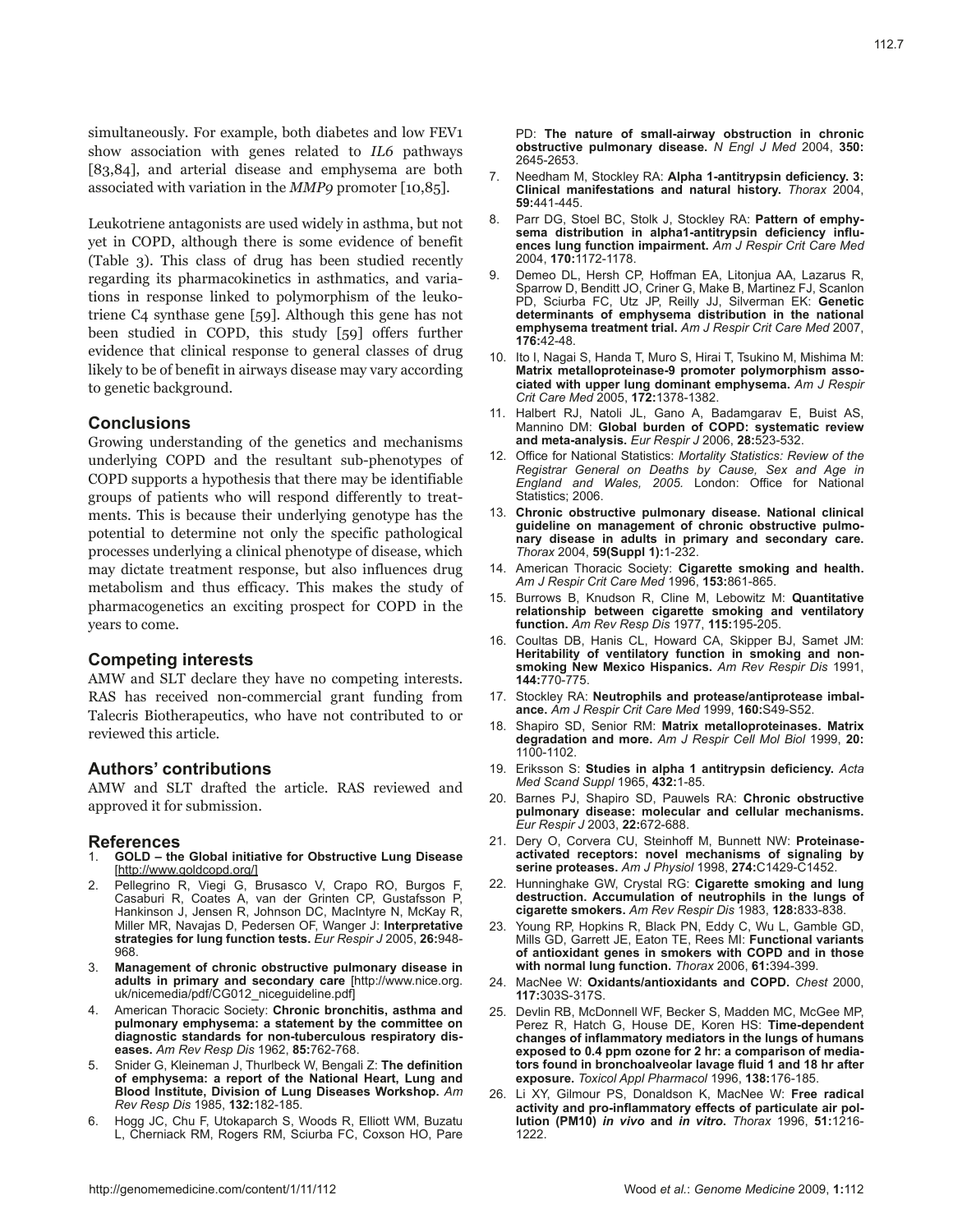- 27. Zheng T, Zhu Z, Wang Z, Homer RJ, Ma B, Riese RJ Jr, Chapman HA Jr, Shapiro SD, Elias JA: **Inducible targeting of IL-13 to the adult lung causes matrix metalloproteinaseand cathepsin-dependent emphysema.** *J Clin Invest* 2000, **106:**1081-1093.
- 28. Churg A, Wang RD, Tai H, Wang X, Xie C, Wright JL: **Tumor necrosis factor-alpha drives 70% of cigarette smokeinduced emphysema in the mouse.** *Am J Respir Crit Care Med* 2004, **170:**492-498.
- 29. Parr DG, White AJ, Bayley DL, Guest PJ, Stockley RA: **Inflammation in sputum relates to progression of disease in subjects with COPD: a prospective descriptive study.** *Respir Res* 2006, **7:**136.
- 30. Gan WQ, Man SF, Senthilselvan A, Sin DD: **Association between chronic obstructive pulmonary disease and systemic inflammation: a systematic review and a meta-analysis.** *Thorax* 2004, **59:**574-580.
- 31. Patel BD, Coxson HO, Pillai SG, Agusti AG, Calverley PM, Donner CF, Make BJ, Muller NL, Rennard SI, Vestbo J, Wouters EF, Hiorns MP, Nakano Y, Camp PG, Nasute Fauerbach PV, Screaton NJ, Campbell EJ, Anderson WH, Pare PD, Levy RD, Lake SL, Silverman EK, Lomas DA: **Airway wall thickening and emphysema show independent familial aggregation in chronic obstructive pulmonary disease.** *Am J Respir Crit Care Med* 2008, **178:**500-505.
- 32. Wood AM, Stockley RA: **Alpha one antitrypsin deficiency: from gene to treatment.** *Respiration* 2007, **74:**481-492.
- 33. Pillai SG, Ge D, Zhu G, Kong X, Shianna KV, Need AC, Feng S, Hersh CP, Bakke P, Gulsvik A, Ruppert A, Lodrup Carlsen KC, Roses A, Anderson W, Rennard SI, Lomas DA, Silverman EK, Goldstein DB: **A genome-wide association study in chronic obstructive pulmonary disease (COPD): identification of two major susceptibility loci.** *PLoS Genet* 2009, **5:** e1000421.
- 34. Vestbo J, Anderson W, Coxson HO, Crim C, Dawber F, Edwards L, Hagan G, Knobil K, Lomas DA, MacNee W, Silverman EK, Tal-Singer R: **Evaluation of COPD longitudinally to identify predictive surrogate end-points (ECLIPSE).** *Eur Respir J* 2008, **31:**869-873.
- 35. **COPD Genetic Epidemiology** [http://www.copdgene.org]
- 36. Colhoun HM, McKeigue PM, Davey Smith G: **Problems of reporting genetic associations with complex outcomes.** *Lancet* 2003, **361:**865-872.
- 37. Zhu G, Warren L, Aponte J, Gulsvik A, Bakke P, Anderson WH, Lomas DA, Silverman EK, Pillai SG: **The SERPINE2 gene is associated with chronic obstructive pulmonary disease in two large populations.** *Am J Respir Crit Care Med* 2007, **176:** 167-173.
- 38. Kong X, Coxson HO, Lomas DA, Silverman EK, Pillai SG: **Genome-wide association study (GWA) of high resolution CT defined emphysema phenotypes in two independent COPD populations [abstract].** *Am J Respir Crit Care Med* 2009, **179:**A2444.
- 39. Wilk JB, Chen TH, Gottlieb DJ, Walter RE, Nagle MW, Brandler BJ, Myers RH, Borecki IB, Silverman EK, Weiss ST, O'Connor GT: **A genome-wide association study of pulmonary function measures in the Framingham Heart Study.** *PLoS Genet*  2009, **5:**e1000429.
- 40. Smolonska J, Wijmenga C, Postma DS, Boezen HM: **Metaanalyses on suspected COPD genes - a summary of 20 years' research.** *Am J Respir Crit Care Med* 2009, **180:**618- 631.
- 41. Hu G, Shi Z, Hu J, Zou G, Peng G, Ran P: **Association between polymorphisms of microsomal epoxide hydrolase and COPD: results from meta-analyses.** *Respirology* 2008, **13:**837-850.
- 42. Gingo MR, Silveira LJ, Miller YE, Friedlander AL, Cosgrove GP, Chan ED, Maier LA, Bowler RP: **Tumour necrosis factor gene polymorphisms are associated with COPD.** *Eur Respir J* 2008, **31:**1005-1012.
- 43. Scott RW, Bergman BL, Bajpai A, Hersh RT, Rodriguez H, Jones BN, Barreda C, Watts S, Baker JB: **Protease nexin. Properties and a modified purification procedure.** *J Biol Chem* 1985, **260:**7029-7034.
- 44. Baker JB, Low DA, Simmer RL, Cunningham DD: **Proteasenexin: a cellular component that links thrombin and plasminogen activator and mediates their binding to cells.** *Cell*  1980, **21:**37-45.
- 45. Silverman EK, Mosley JD, Palmer LJ, Barth M, Senter JM, Brown A, Drazen JM, Kwiatkowski DJ, Chapman HA, Campbell EJ, Province MA, Rao DC, Reilly JJ, Ginns LC, Speizer FE, Weiss ST: **Genome-wide linkage analysis of severe, earlyonset chronic obstructive pulmonary disease: airflow obstruction and chronic bronchitis phenotypes.** *Hum Mol Genet* 2002, **11:**623-632.
- 46. Silverman EK, Palmer LJ, Mosley JD, Barth M, Senter JM, Brown A, Drazen JM, Kwiatkowski DJ, Chapman HA, Campbell EJ, Province MA, Rao DC, Reilly JJ, Ginns LC, Speizer FE, Weiss ST: **Genomewide linkage analysis of quantitative spirometric phenotypes in severe early-onset chronic obstructive pulmonary disease.** *Am J Hum Genet* 2002, **70:** 1229-1239.
- 47. Demeo DL, Mariani TJ, Lange C, Srisuma S, Litonjua AA, Celedon JC, Lake SL, Reilly JJ, Chapman HA, Mecham BH, Haley KJ, Sylvia JS, Sparrow D, Spira AE, Beane J, Pinto-Plata V, Speizer FE, Shapiro SD, Weiss ST, Silverman EK: **The SERPINE2 gene is associated with chronic obstructive pulmonary disease.** *Am J Hum Genet* 2006, **78:**253-264.
- 48. Chappell S, Daly L, Morgan K, Baranes TG, Roca J, Rabinovich R, Millar A, Donnelly SC, Keatings V, MacNee W, Stolk J, Hiemstra PS, Miniati M, Monti S, O'Connor CM, Kalsheker N: **The SERPINE2 gene and chronic obstructive pulmonary disease.** *Am J Hum Genet* 2006, **79:**184-186; author reply 186-187.
- 49. Ashitani J, Mukae H, Arimura Y, Matsukura S: **Elevated plasma procoagulant and fibrinolytic markers in patients with chronic obstructive pulmonary disease.** *Intern Med*  2002, **41:**181-185.
- 50. Wang IM, Stepaniants S, Boie Y, Mortimer JR, Kennedy B, Elliott M, Hayashi S, Loy L, Coulter S, Cervino S, Harris J, Thornton M, Raubertas R, Roberts C, Hogg JC, Crackower M, O'Neill G, Pare PD: **Gene expression profiling in patients with chronic obstructive pulmonary disease and lung cancer.** *Am J Respir Crit Care Med* 2008, **177:**402-411.
- 51. Bak M, Hansen C, Friis Henriksen K, Tommerup N: **The human hedgehog-interacting protein gene: structure and chromosome mapping to 4q31.21-->q31.3.** *Cytogenet Cell Genet*  2001, **92:**300-303.
- 52. Gao B, Hu J, Stricker S, Cheung M, Ma G, Law KF, Witte F, Briscoe J, Mundlos S, He L, Cheah KS, Chan D: **A mutation in Ihh that causes digit abnormalities alters its signalling capacity and range.** *Nature* 2009, **458:**1196-1200.
- 53. Rennard SI, Fogarty C, Kelsen S, Long W, Ramsdell J, Allison J, Mahler D, Saadeh C, Siler T, Snell P, Korenblat P, Smith W, Kaye M, Mandel M, Andrews C, Prabhu R, Donohue JF, Watt R, Lo KH, Schlenker-Herceg R, Barnathan ES, Murray J: **The safety and efficacy of infliximab in moderate to severe chronic obstructive pulmonary disease.** *Am J Respir Crit Care Med* 2007, **175:**926-934.
- 54. Celli BR, MacNee W: **Standards for the diagnosis and treatment of patients with COPD: a summary of the ATS/ERS position paper.** *Eur Respir J* 2004, **23:**932-946.
- 55. Hopkinson NS, Li KW, Kehoe A, Humphries SE, Roughton M, Moxham J, Montgomery H, Polkey MI: **Vitamin D receptor genotypes influence quadriceps strength in chronic obstructive pulmonary disease.** *Am J Clin Nutr* 2008, **87:** 385-390.
- 56. Lima JJ, Blake KV, Tantisira KG, Weiss ST: **Pharmacogenetics of asthma.** *Curr Opin Pulm Med* 2009, **15:**57-62.
- 57. Perez-Soler R: **Individualized therapy in non-small-cell lung cancer: future versus current clinical practice.** *Oncogene*  2009, **28(Suppl 1):**S38-S45.
- 58. Koster ES, Raaijmakers JA, Koppelman GH, Postma DS, van der Ent CK, Koenderman L, Bracke M, Maitland-van der Zee AH: **Pharmacogenetics of anti-inflammatory treatment in children with asthma: rationale and design of the PACMAN cohort.** *Pharmacogenomics* 2009, **10:**1351-1361.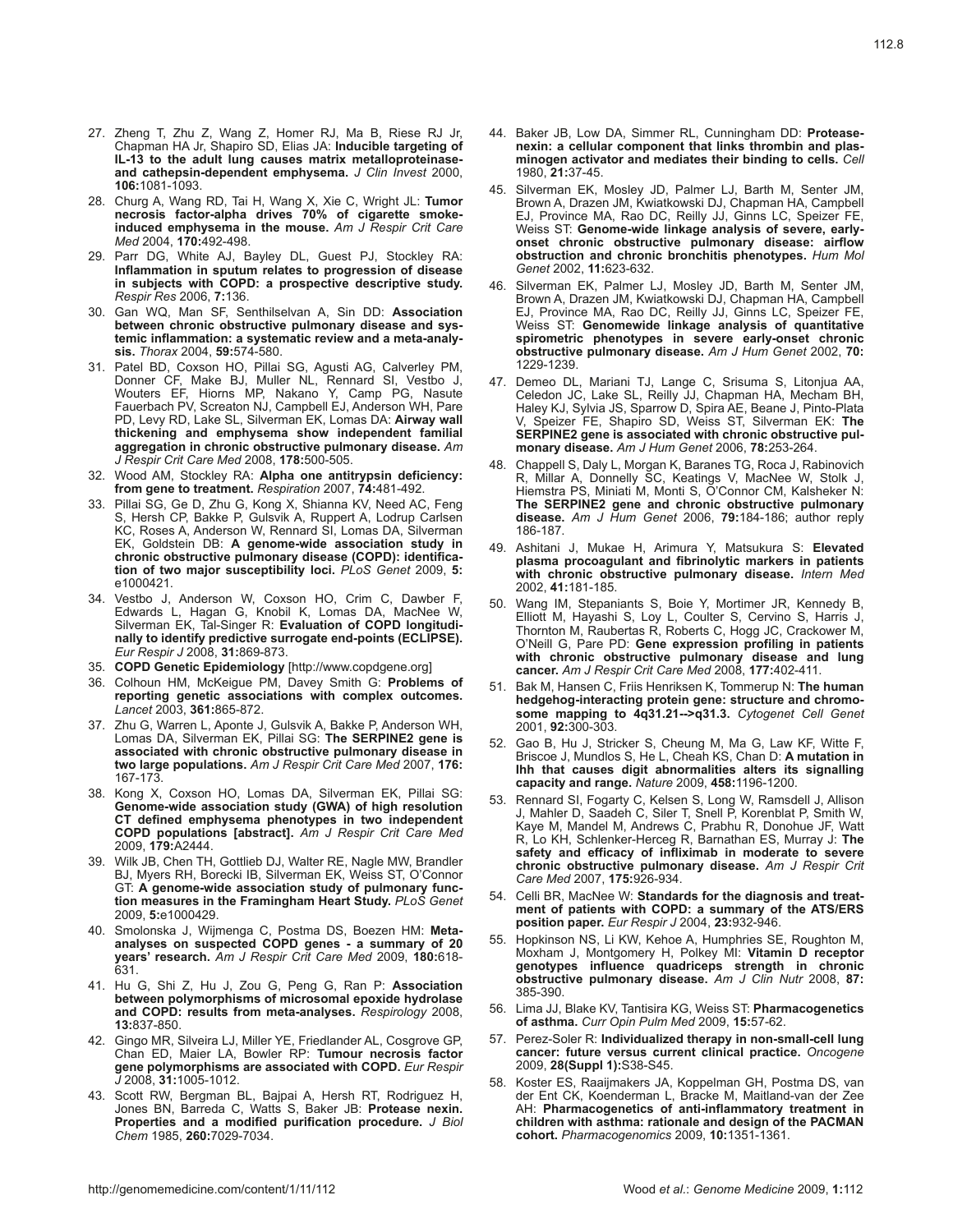- 59. Asano K, Nakade S, Shiomi T, Nakajima T, Suzuki Y, Fukunaga K, Oguma T, Sayama K, Fujita H, Tanigawara Y, Ishizaka A: **Impact of pharmacokinetics and pharmacogenetics on the efficacy of pranlukast in Japanese asthmatics.** *Respirology*  2009, **14:**822-827.
- 60. Salpeter SR, Buckley NS, Ormiston TM, Salpeter EE: **Metaanalysis: effect of long-acting beta-agonists on severe asthma exacerbations and asthma-related deaths.** *Ann Intern Med* 2006, **144:**904-912.
- 61. Israel E, Drazen JM, Liggett SB, Boushey HA, Cherniack RM, Chinchilli VM, Cooper DM, Fahy JV, Fish JE, Ford JG, Kraft M, Kunselman S, Lazarus SC, Lemanske RF, Martin RJ, McLean DE, Peters SP, Silverman EK, Sorkness CA, Szefler SJ, Weiss ST, Yandava CN: **The effect of polymorphisms of the beta(2)-adrenergic receptor on the response to regular use of albuterol in asthma.** *Am J Respir Crit Care Med* 2000, **162:** 75-80.
- 62. Wechsler ME, Lehman E, Lazarus SC, Lemanske RF Jr, Boushey HA, Deykin A, Fahy JV, Sorkness CA, Chinchilli VM, Craig TJ, DiMango E, Kraft M, Leone F, Martin RJ, Peters SP, Szefler SJ, Liu W, Israel E: **Beta-Adrenergic receptor polymorphisms and response to salmeterol.** *Am J Respir Crit Care Med* 2006, **173:**519-526.
- 63. Hegab AE, Sakamoto T, Saitoh W, Massoud HH, Massoud HM, Hassanein KM, Sekizawa K: **Polymorphisms of IL4, IL13, and ADRB2 genes in COPD.** *Chest* 2004, **126:**1832-1839.
- 64. Calverley PM, Burge PS, Spencer S, Anderson JA, Jones PW: **Bronchodilator reversibility testing in chronic obstructive pulmonary disease.** *Thorax* 2003, **58:**659-664.
- 65. Jeffery PK, Venge P, Gizycki MJ, Egerod I, Dahl R, Faurschou P: **Effects of salmeterol on mucosal inflammation in asthma: a placebo-controlled study.** *Eur Respir J* 2002, **20:** 1378-1385.
- 66. Lee SH, Goswami S, Grudo A, Song LZ, Bandi V, Goodnight-White S, Green L, Hacken-Bitar J, Huh J, Bakaeen F, Coxson HO, Cogswell S, Storness-Bliss C, Corry DB, Kheradmand F: **Antielastin autoimmunity in tobacco smoking-induced emphysema.** *Nat Med* 2007, **13:**567-569.
- 67. Feghali-Bostwick CA, Gadgil AS, Otterbein LE, Pilewski JM, Stoner MW, Csizmadia E, Zhang Y, Sciurba FC, Duncan SR: **Autoantibodies in patients with chronic obstructive pulmonary disease.** *Am J Respir Crit Care Med* 2008, **177:**156-163.
- 68. Zhu G, Agusti A, Gulsvik A, Bakke P, Coxson H, Lomas DA, Silverman EK, Pillai SG: **CTLA4 gene polymorphisms are associated with chronic bronchitis.** *Eur Respir J* 2009, **34:**598-604.
- 69. Wood AM, Ahmad A, Stockley RA: **Anti-elastin autoimmunity in emphysema related to alpha-1-antitrypsin deficiency.** *Am J Respir Crit Care Med* 2009, **179:**A1009.
- 70. Ueda H, Howson JM, Esposito L, Heward J, Snook H, Chamberlain G, Rainbow DB, Hunter KM, Smith AN, Di Genova G, Herr MH, Dahlman I, Payne F, Smyth D, Lowe C, Twells RC, Howlett S, Healy B, Nutland S, Rance HE, Everett V, Smink LJ, Lam AC, Cordell HJ, Walker NM, Bordin C, Hulme J, Motzo C, Cucca F, Hess JF, *et al.*: **Association of the T-cell regulatory gene CTLA4 with susceptibility to autoimmune disease.** *Nature* 2003, **423:**506-511.
- 71. Simmonds MJ, Gough SC: **The HLA region and autoimmune disease: associations and mechanisms of action.** *Curr Genomics* 2007, **8:**453-465.
- 72. Rennard SI, Schachter N, Strek M, Rickard K, Amit O: **Cilomilast for COPD: results of a 6-month, placebo-controlled study of a potent, selective inhibitor of phosphodiesterase 4.** *Chest* 2006, **129:**56-66.
- 73. Compton CH, Gubb J, Nieman R, Edelson J, Amit O, Bakst A, Ayres JG, Creemers JP, Schultze-Werninghaus G, Brambilla C, Barnes NC: **Cilomilast, a selective phosphodiesterase-4 inhibitor for treatment of patients with chronic obstructive pulmonary disease: a randomised, dose-ranging study.** *Lancet* 2001, **358:**265-270.
- 74. Rabe KF, Bateman ED, O'Donnell D, Witte S, Bredenbroker D, Bethke TD: **Roflumilast--an oral anti-inflammatory treatment for chronic obstructive pulmonary disease: a randomised controlled trial.** *Lancet* 2005, **366:**563-571.
- 75. Homma S, Sakamoto T, Hegab AE, Saitoh W, Nomura A, Ishii Y, Morishima Y, Iizuka T, Kiwamoto T, Matsuno Y, Massoud HH, Massoud HM, Hassanein KM, Sekizawa K: **Association of phosphodiesterase 4D gene polymorphisms with chronic obstructive pulmonary disease: relationship to interleukin 13 gene polymorphism.** *Int J Mol Med* 2006, **18:**933-939.
- 76. Sparano JA, Bernardo P, Stephenson P, Gradishar WJ, Ingle JN, Zucker S, Davidson NE: **Randomized phase III trial of marimastat versus placebo in patients with metastatic breast cancer who have responding or stable disease after first-line chemotherapy: Eastern Cooperative Oncology Group trial E2196.** *J Clin Oncol* 2004, **22:**4683-4690.
- 77. Sevenoaks MJ, Stockley RA: **Chronic obstructive pulmonary disease, inflammation and co-morbidity--a common inflammatory phenotype?** *Respir Res* 2006, **7:**70.
- 78. Wellcome Trust Case Control Consortium: **Genome-wide association study of 14,000 cases of seven common diseases and 3,000 shared controls.** *Nature* 2007, **447:**661-678.
- 79. Seitz M, Wirthmuller U, Moller B, Villiger PM: **The -308 tumour necrosis factor-alpha gene polymorphism predicts therapeutic response to TNFalpha-blockers in rheumatoid arthritis and spondyloarthritis patients.** *Rheumatology (Oxford)* 2007, **46:**93-96.
- 80. Soyseth V, Brekke PH, Smith P, Omland T: **Statin use is associated with reduced mortality in COPD.** *Eur Respir J* 2007, **29:**279-283.
- 81. Chasman DI, Posada D, Subrahmanyan L, Cook NR, Stanton VP Jr, Ridker PM: **Pharmacogenetic study of statin therapy and cholesterol reduction.** *JAMA* 2004, **291:**2821-2827.
- 82. Tan SL, Wood AM: **Chronic obstructive pulmonary disease and co-morbidities: a review and consideration of pathophysiology.** *Panminerva Med* 2009, **51:**81-93.
- 83. Wilk JB, Walter RE, Laramie JM, Gottlieb DJ, O'Connor GT: **Framingham Heart Study genome-wide association: results for pulmonary function measures.** *BMC Med Genet*  2007, **8(Suppl 1):**S8.
- 84. Vozarova B, Fernandez-Real JM, Knowler WC, Gallart L, Hanson RL, Gruber JD, Ricart W, Vendrell J, Richart C, Tataranni PA, Wolford JK: **The interleukin-6 (-174) G/C promoter polymorphism is associated with type-2 diabetes mellitus in Native Americans and Caucasians.** *Hum Genet*  2003, **112:**409-413.
- 85. Yasmin, McEniery CM, O'Shaughnessy KM, Harnett P, Arshad A, Wallace S, Maki-Petaja K, McDonnell B, Ashby MJ, Brown J, Cockcroft JR, Wilkinson IB: **Variation in the human matrix metalloproteinase-9 gene is associated with arterial stiffness in healthy individuals.** *Arterioscler Thromb Vasc Biol*  2006, **26:**1799-1805.
- 86. Hersh CP, Demeo DL, Lange C, Litonjua AA, Reilly JJ, Kwiatkowski D, Laird N, Sylvia JS, Sparrow D, Speizer FE, Weiss ST, Silverman EK: **Attempted replication of reported chronic obstructive pulmonary disease candidate gene associations.** *Am J Respir Cell Mol Biol* 2005, **33:**71-78.
- 87. Hersh CP, Demeo DL, Lazarus R, Celedon JC, Raby BA, Benditt JO, Criner G, Make B, Martinez FJ, Scanlon PD, Sciurba FC, Utz JP, Reilly JJ, Silverman EK: **Genetic association analysis of functional impairment in chronic obstructive pulmonary disease.** *Am J Respir Crit Care Med* 2006, **173:**977-984.
- 88. Smith CA, Harrison DJ: **Association between polymorphism in gene for microsomal epoxide hydrolase and susceptibility to emphysema.** *Lancet* 1997, **350:**630-633.
- 89. Yoshikawa M, Hiyama K, Ishioka S, Maeda H, Maeda A, Yamakido M: **Microsomal epoxide hydrolase genotypes and chronic obstructive pulmonary disease in Japanese.** *Int J Mol Med* 2000, **5:**49-53.
- 90. Sandford AJ, Chagani T, Weir TD, Connett JE, Anthonisen NR, Pare PD: **Susceptibility genes for rapid decline of lung function in the lung health study.** *Am J Respir Crit Care Med*  2001, **163:**469-473.
- 91. Ishii T, Keicho N, Teramoto S, Azuma A, Kudoh S, Fukuchi Y, Ouchi Y, Matsuse T: **Association of Gc-globulin variation**